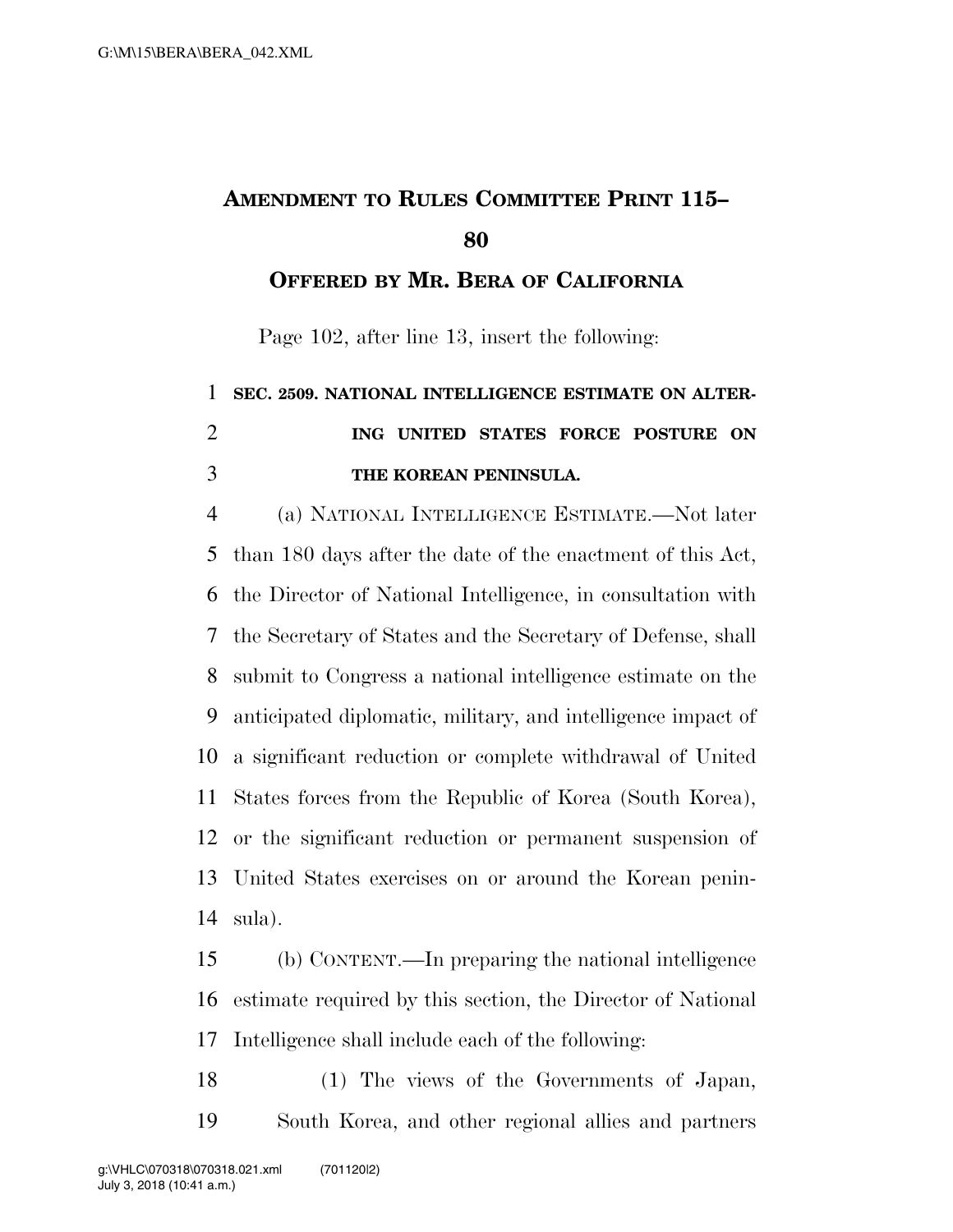$\mathfrak{D}$ 

 regarding the significant reduction or complete with- drawal of United States forces or permanent suspen-sion of exercises.

 (2) The impact that a significant force reduc- tion or permanent suspension of exercises would have on the transition of operational control of United States forces on the Korean peninsula.

 (3) The impact, implications, and resultant shortfalls that a significant reduction or complete withdrawal of United States forces or the significant reduction or permanent suspension of exercises would have in countering non-North Korean actors in northeast Asia, including in the areas of econom-ics, diplomacy, and defense.

 (4) The implications to the long term security architecture in East Asia of a significant reduction or complete withdrawal of United States forces or a significant reduction or permanent suspension of ex-ercises.

 (5) The implications for United States and al- lied capabilities to deter and defeat North Korean aggression in cyber, conventional, chemical, and bio- logical warfare of such a significant reduction or complete withdrawal of United States force or a sig